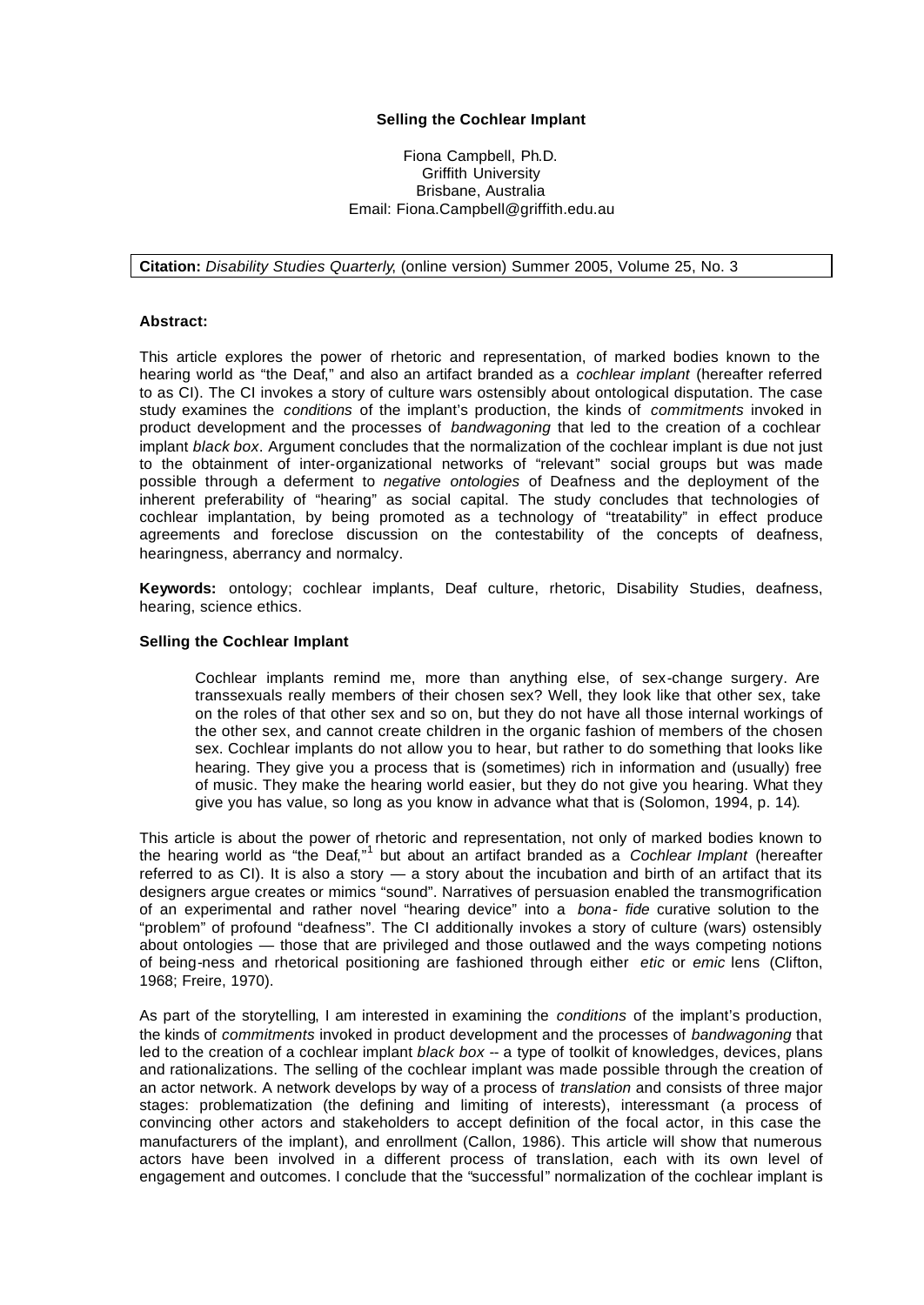due not just to the obtainment of inter-organizational networks of "relevant" social groups but was made possible through a deferment to, and a harnessing of, *negative ontologies* of Deafness (and disability). Instead the deployment of the inherent preferability of "hearing" as social capital was invoked. In this way, I argue that technologies of cochlear implantation, by being promoted as a technology of "treatability" in effect produce agreements and foreclose discussion on the contestability of the concepts of deafness, hearingness, aberrancy and normalcy. The discussion is divided into two parts. The first part looks at the development of CI as *morphed* hearing. Part two moves to a discussion of critical ontological concerns that feature as subtexts in the rhetoric of deafness and cochlear implantation.

The epigram by Solomon (1994) that opens this article points to the ways technology has the capacity to mediate and destabilize forms on human subjectivity and ontologies of corporeal holism. The tale of the cochlear implant is primarily about *ontological transitions* and tussles over the locus of power. Biotechnologies enact, to use Hofmann's (2001) language, a *technê matriké* inaugurating a constitutional binary of "this" and "that", "what is" and "what isn't":

Medical technology has become the measure of all things; a kind of *ars mensura*. It has become the *technê matriké* of the modern age, the measure of what is good and bad, what is to be treated and not, and hence, what is diseased and what is not. This can be entitled the *technological invention of disease* (Hofmann, 2001, pp. 17-18).

From another angle, such versions of constitutionality shape and ultimately seek to enforce certain *moral landscapes* of reading difference and cultural ordering as well as contestable ethos's of sound. Whilst the theme of this article may well be described in terms of ontological contestations, my analysis also points to sites of *converging interests* between apparatuses of medicine, law and commerce.

# **Working on a Doable Problem: The Evolution and Acceptance of the Cochlear Implant**

CIs are touted by the popular press and the flashy brochures of manufacturers as providing the "miracle of hearing", as resembling a "bionic ear". This is despite the fact that both audiologists and otologists alike regard children with cochlear implants as remaining "severely hearing impaired" [sic] (Boothroyd, 1993; Horn et al., 1991). The following discussion examines how this rhetorical situation came to be, how the CI was transformed from a dubious experimental device to an established, celebrated developing technology. It was Jean-Marc Gaspard Itard (1774–1838), a doctor at the Paris Institute for the Deaf who in 1808 developed a *medical* formulation of deafness after the investigation of a "mute" student named Lefebvre. Nicholas Mirzoeff sums up Itard's criteria for diagnosis:

 If the patient showed signs of improvement in understanding and intelligence, the disease was simply deafness; if not deafness compounded with idiocy. Diagnosis thus depended upon the results of treatment, not upon the invisible and immeasurable deficiency of hearing it was supposed to correct (1995, p. 56).

Now that a definition and diagnosis of "deafness" was possible all that was needed was a "cure", Itard had his life's work cut out (no pun intended) for him. Itard was understood to have used injections, astringents, electricity, and hot irons to "unblock" deafness (Lane, 1992, pp. 212-213). The CI can be understood as a modern descendant of this search for a cure. The first direct stimulation of the auditory nerve was carried out by Lundberg in 1950 and improved by ontologist Charles Eyries and medical physicist Djourno in Paris in 1957 after a desperate request by a deaf man for some hearing (Clark & Tong, 2000; Djourno & Eyries, 1957). Stuart Blume (1997) provides a worthy synopsis of the history of CI development that I do not intend to duplicate herein; rather I will detail key points of technological emergence. The period from the 1960s from the development of the multi-channel CI William House prototype until the late 1970s can be characterized as *experimental,* ambiguous and somewhat controversial (Blume, 1994; Blume, 1997; House, 1995).

It was only with the surgical implantation in 1978 by Australian otologist Graeme Clark and then throughout the 1980's, that CIs were understood as a useful *therapeutic artifact* thereby gaining credibility amongst otological peers (Clark, 1987; Clark & Tong, 2000; Epstein, 1989). Like Alexander Bell, Graeme Clark's "motivation" to develop a "solution" to deafness was due in part to his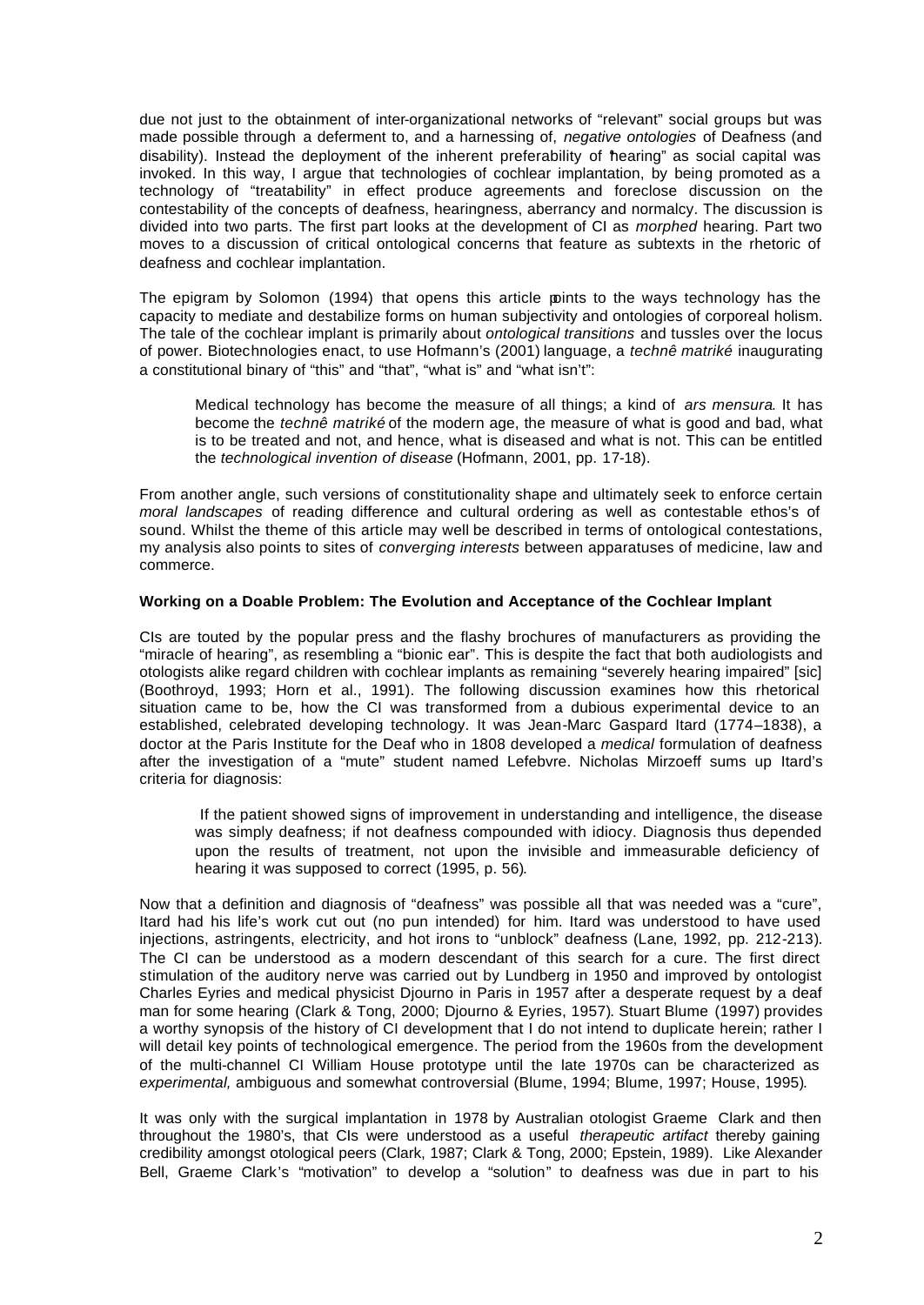experiences with a deaf father. Both Bell and Clarke conceptualized deafness as a world of silence and horrendous isolation (Bruce, 1974; Clark, 2000; Mackay, 1997). Since the 1980s to the release in 2000 of the *ESPrit 3G*™, (a behind the ear processor) by Cochlear Limited, the development of "morphed hearing" transplants has been *multidirectional,* alternating between single and multiple electrodes, invasive and non-invasive prototypes (See Figure 1).

## **Multidirectional View of the Development of Morphed Hearing Implants**

I now turn to the work of Clarke and Fujimura (1992), for assistance in identifying what needs to be studied to create a "roadmap" for our inquiry. Their schema for studying scientific work of CI is instructive:

*Everything in the situation*, broadly conceived: who is doing it and how is the work organized; what is constructed as necessary to do the work; who cares about the work (in the pragmatist and philosophical sense); sources of sponsorship and support both locally and elsewhere; what are the intended products, and for which consumers or users; what happens to the products after they are sent out of the door into the user workplaces; and last … what interpretations do participating actors construct over the course of the work (Clarke & Fujimura, 1992, p. 5).

Pinch and Bijker (1987) provide a slightly different, but complimentary process. Using modeling based on a Social Construction of Technology (SCOT) methodology, they formulate a *multidirectional approach* to technological development by mapping four key areas, namely: artifact, social group, problem, and solution. Combining these two approaches not only provides a rich source of information but also will help in the mapping of broad networks of association across many social worlds.

One of the most striking features of the multidirectional development of CIs is the lack of artifact stabilization, i.e. the switching from single to multi-channel electrodes and back, the regional diversification of key stakeholders, and the non-linearity of product development. Nonetheless the project of building a "hearing device" was viewed by scientists and technicians as doable from the start. According to Joan Fujimura, "the construction of a doable problem is the process of solving a problem from the beginning to the end. … Doable problems are sociotechnical achievements" (1996, p. 10). Yet the doability inscribed to the scientific work, occurs *ex post facto*, after the "solution" to describe and mask developmental problems.

Arguing from a different perspective, Hesslow (1993) suggests that technological treatability (in this case the CI) constitutes the "disease," i.e. formulations of deafness and hearingness. He concludes: "It is not really the presence of a disease that is crucial, but the fact that some medical intervention may be beneficial and that it is within the physician's power to help the patient" (Hesslow, 1993: 7). In other words, technologies of "treatability" engage in a circular logic with the agency of the artifact folding back onto the potential recipient who is then figured as diseased or deficient, i.e. the possibility of "curing" deafness means that Deafness *needs* and therefore *must* be "cured". Further to this argument, disability is always *in waiting* and is preemptively deficient even before it is diagnosed.

# *Description of the C.I. as a product*

About 1,000 Australian adults and children use a cochlear implant and this estimate, according to the *Cooperative Research Center for Cochlear Implant and Hearing Aid Innovation* (CRC, for short), represents only 5% of potential users (Cooperative Research Center for Cochlear Implant and Hearing Aid Innovation, 2001). This figure represents to 'tip of the iceberg' is terms of potential users, according to he annual reports of CI producers, who reiterate to stockholders that the market reach has been barely exhausted arguing significantly larger market exists that is yet to be captured.

A cochlear implant is a form of instrumentation that directly stimulates the cochlea and purports to "elicit patterns of nerve activity that mimic those of a *normal* [sic] ear for a wide range of sounds … today's devices enable about *10 percent* of those implanted to communicate without lip reading and the vast majority to communicate fluently when sound is combined with lip reading" (Eddington &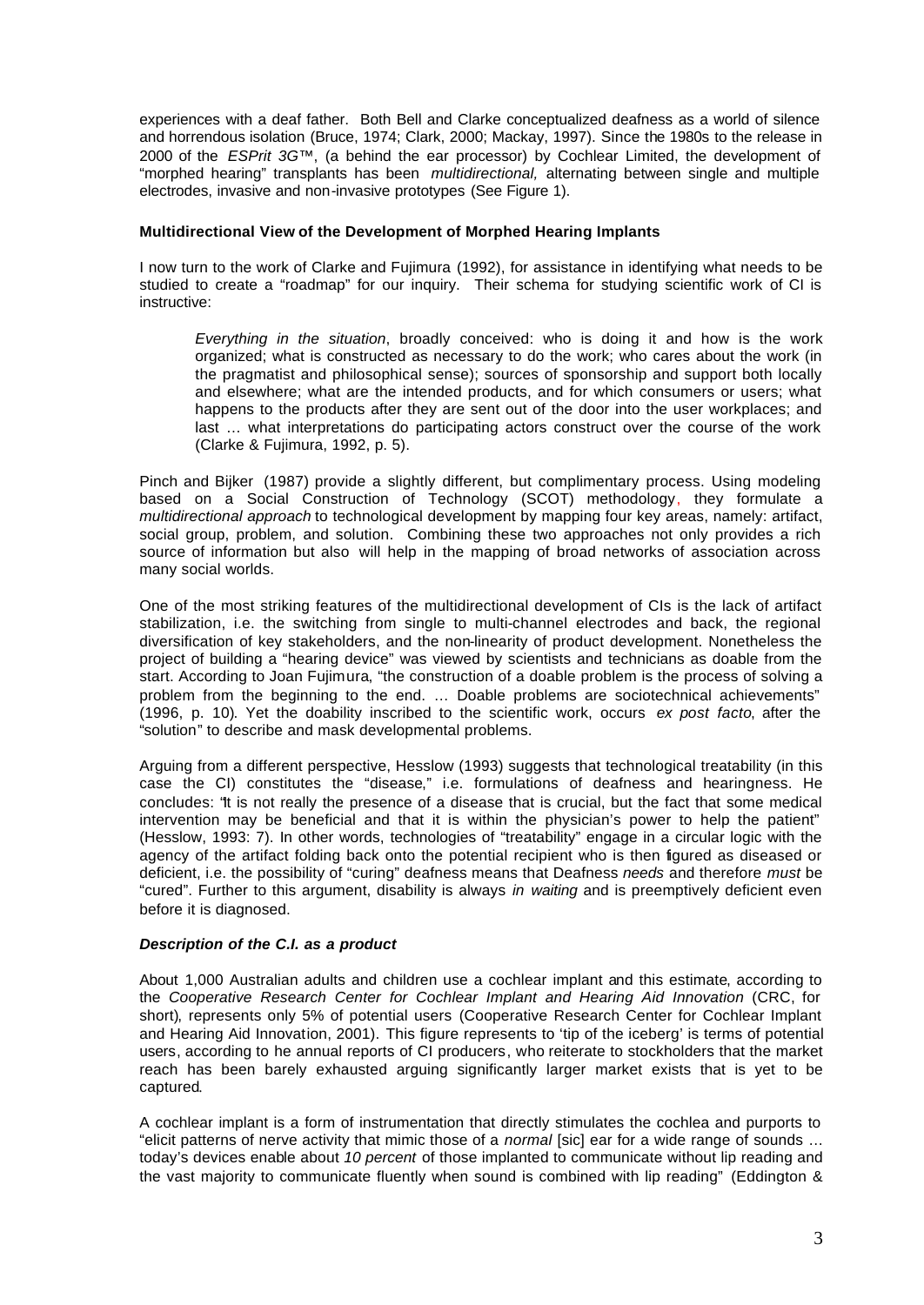Pierschalla, 1994; my emphasis). The device is made up of five components: The electrode array (which is inserted into the inner ear); a receiver; a speech processor that is usually worn by the user and a transmitter coil and microphone that are worn behind the ear (See Figure 2).

# **The Internal Component of the Cochlear Implant**

Lane provides a precise description of the three to four hours surgery required to insert the implant:

…The surgeon cuts the skin behind the ear, raises the flap, and drills a hole in the bone. Then a wire carrying electrodes is pushed some 25 mm into the coiled inner ear. The tiny endings of the auditory nerve are destroyed and electrical fields from the wire stimulate the auditory nerve directly. A small receiver coil connected to the wire is sutured to the skill and the skin is sewn over it. [See Figure 3]. A small microphone worn on an earpiece picks up sound and sends signals to a processor worn on a belt … the processor sends electrical signals back to the implanted receiver via a transmitter mounted behind the ear, and those signals stimulate the auditory nerve (Lane et al., 1996, p. 388).

What is rarely mentioned in literature produced by exponents of the CI is that creation of "sound" occurs at the expense of any residual "hearing" during the surgical implantation of long electrode CIs in the recipient (Bogies et al., 1989; Wrigley, 1996). The forces of scientific ableism produce a rather strange, if not perverted logic that instrumentally proposes that it is efficacious to "knock out" residual hearing in order to gain "synthesized hearing". This kind of destruction represents a point of significant divergence from traditional hearing "aids".

# *The nature of the artifact — "what is it meant to do?"*

Representations about the nature of CI have not only shifted since the early prototypes of the 1950's they reveal contestations over the 'purpose' and outputs of such devices and their reception within various socio-medical contexts. CI's have moved from being figured as Experimental - as an Established device to a Developing Technology. So what professions are engaged in research and development (R & D) and how has the work been organized? The key players have been otologists working in conjunction with biotechnology corporations. In addition, alongside these players are various fundraising/education bodies funded either by the corporations or in an adjunct relationship. As we will see later, a vast inter-organizational network of association has converged around this emergent technology in order to authenticate and entrench CI's future. Whilst the work was originally (especially in the 'experimental' phase) conducted by various universities today it is situated with the context of high technology specialized companies spanning various global networks and the precarious world of share trading markets.

The CI industry is dominated by two major players, the North American corporation, Advanced Bionics (AB), who manufacture the *Clarion* range of implants, and the Australian multinational Cochlear Limited (COH), who produce and market the *Nucleus* implantation system. Advanced Bionics was founded in 1993 to manufacture and distribute the CLARION CI. Advanced Bionics evolved from two other highly successful companies that developed and marketed medical devices, such as pacemakers and micro-infusion systems (miniature drug delivery pumps used in the treatment of diabetes). The Clarion System was based on work of the research laboratory of the University of California at San Francisco conducted by Alfred Mann. Mann entered into a License Agreement with the University in 1988 for the right to make, use and sell the inventions of the University developed over the previous 15 years. Thereafter, a small team of engineers and scientists began to develop the device in the Alfred Mann Foundation for Scientific Research, as well as MiniMed Technologies, Limited, the predecessor of Advanced Bionics.

Minor players include AllHear Inc, which manufacturers a single electrode CI in the tradition of the work of William House and an Innsbruck, Austria-based company MED-EL, which manufactures a "thin" high speech multi-channel CI known as the *COMBI 40* system. AllHear Inc is a company that designs, manufactures and sells cochlear implants. The company was founded by Dr. William F. House who produced the first practical cochlear implant in 1984 in conjunction with the House Ear Institute and the 3M Corporation. The CI of AllHear, Inc. is unique among the current crop of implants because it uses a short, single electrode that apparently does not destroy natural or residual hearing.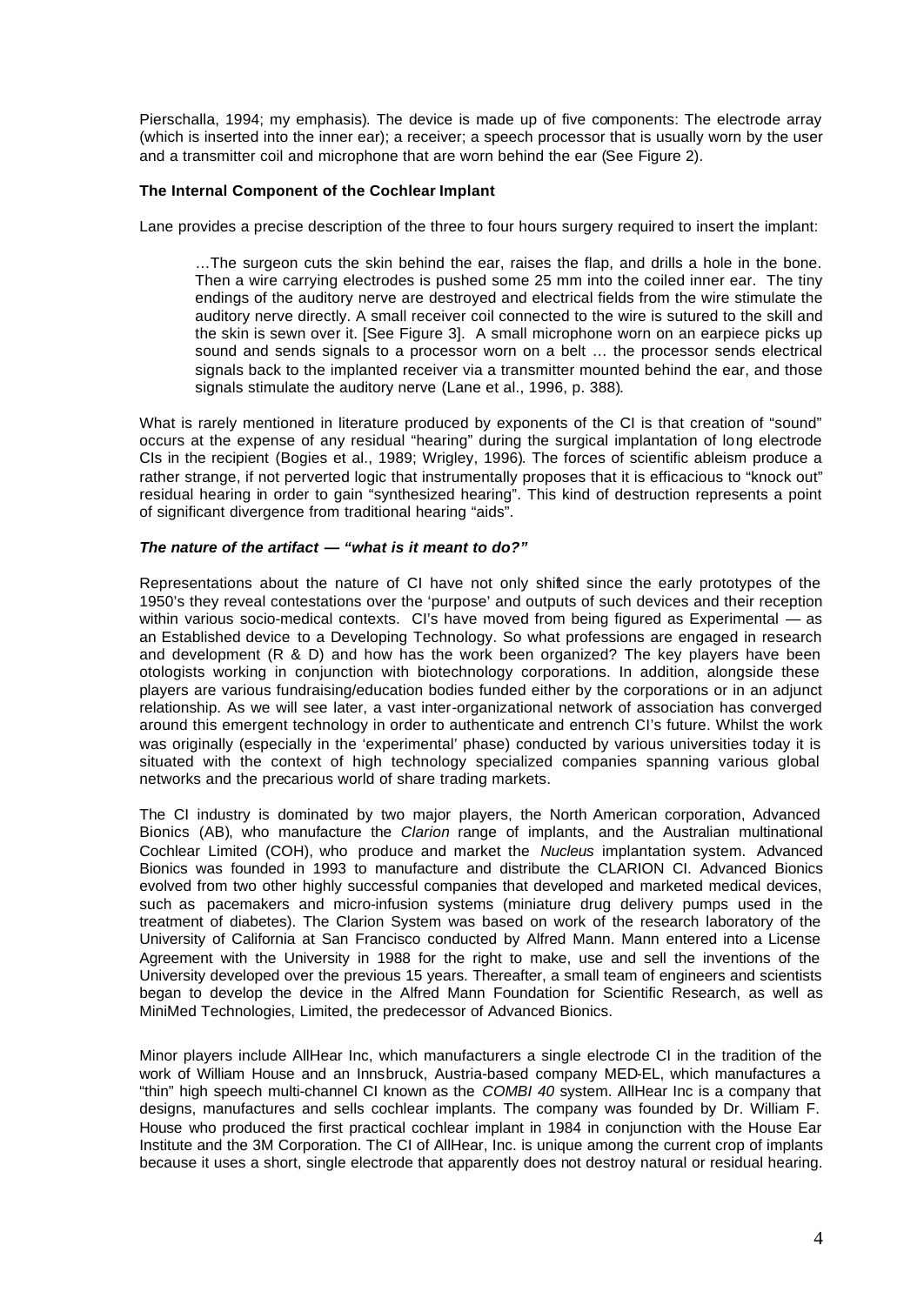AllHear's cochlear implants at the time of writing were not yet approved by the FDA for general sale in the United States (House, 1995).

While most of the manufacturers of CIs appear to have adopted a relatively cautious approach to terminology describing the outputs of CI hardware, the rhetorical and fundraising arms of such ventures aren't so restrained — they represent CIs as "miracles of hearing" or machines that enable an adult or child "to hear because of a bionic ear" (Bionic Ear Institute of Australia). Another variation to this theme is the expression that CI's produce "useful hearing sensations" (Cochlear Implant Clinic, 2000).

Concomitantly, corporation logos provide interesting examples of imaging and iconic representation. The Cochlear Limited web page opens with the following logo "*Cochlear: Hear now. And Always*" (http://www.cochlear.com.au). The April 2002 edition of the Advanced Bionics web page advertised in graphic form the following jingo: "*More Sound Better Hearing. Imagine the Possibilities*". The October 2002 edition of the page no longer includes this representation. Are these shifts and changes merely a sign of regional and contextual variations or is something more rhetorically significant happening here? I am in agreement with Blume who observes that there is a wide gulf between "the extravagant claims by media [or marketing flyers and] the rather more modest claims made in professional periodicals" (1997, p. 44.) Our analysis needs to take Blume's observation's one step further and examine the kinds of constructions of CI's that are being used in order to justify, legitimate and carry out scientific research, product development and sales of CI. Whilst COH still speak of "bring[ing] the gift of hearing to every child and adult who can benefit", in the same breath when referring to the device terms of functionality; the representation is discursively maneuvered to become a "stimulation is designed to allow individuals with severe to profound hearing loss to perceive sound" (Cochlear Limited, 2002).

"Sound" is not a value-neutral or mere audiological concept; rather it is possible to speak of cultures of sound and hearing. Some sounds and hearing are deemed pathological — *hearing voices* being a case in point, while other formulations such as *seeing sound* — invoke the strange and unknown. CI adherents could be accused of proposing a moral quality to sounds not unlike the ways that advertisers attempt to seduce customers with certain sounds identified as highly desirable and pleasurable.

The subtext of this maneuver provides fertile ground for bigger philosophical battles over the nature and representation of "sound", "hearing" and by default "deafness". If "hearing" became an explosive term - how is "that" which is produced by the CI to be framed? - but as "sound" of course is the rejoinder, the discernment and perception of complex sounds (Cochlear Limited, 2000, p. 2; Wrigley, 1996, p. 208). We may well ask whether "sound" and "hearing" is one and the same thing. According to House (1995), they are:

Implants provide access to sound, do they not? To say no is to engage in a semantic dispute which begins in words and ends in words, and which has no pragmatic consequence. Come, let us admit the matter until we have some useful reason to deny it: implants provide access to sound … For those who would quibble, the phrase might be more accurately rendered as "implants provide a stimulus which is interpreted as sound," but my point is that a functionally significant difference has never been proven (House, 1995).

A more nuanced interpretation is provided by Timothy Reagan (2002, p. 55) who suggests that "implants do not restore hearing; rather they create the perception of sound". This perspective is supported by a group of CI users who articulate the outcome of CI in the following terms: "[CI's] do not provide normal hearing – they provide an improvement in the use of sound" (Cochlear Implant Association Inc, 1997). Nevertheless, what is meant by "sound" and what are the conditions of its interpretation? Is what is being referred to a matter of degree (and quality) of audiological inputs, i.e. a strictly medical delineation or does "sound" denote and elicit a more cultural nuance, a qualitative aspect of subjectivity that interfaces and mediates a world obsessed with oralist interactivity. For example, in 1880 the International Congress of Educators of the Deaf held in Milan marked the turning point in framing sound and its relationship to communication in narrow terms. At this meeting the use of sign language in schools was officially banned. Does such a concept of "cultural sound" provide space for a Deaf person to "see a voice" (Ree, 1999; Sacks, 1989).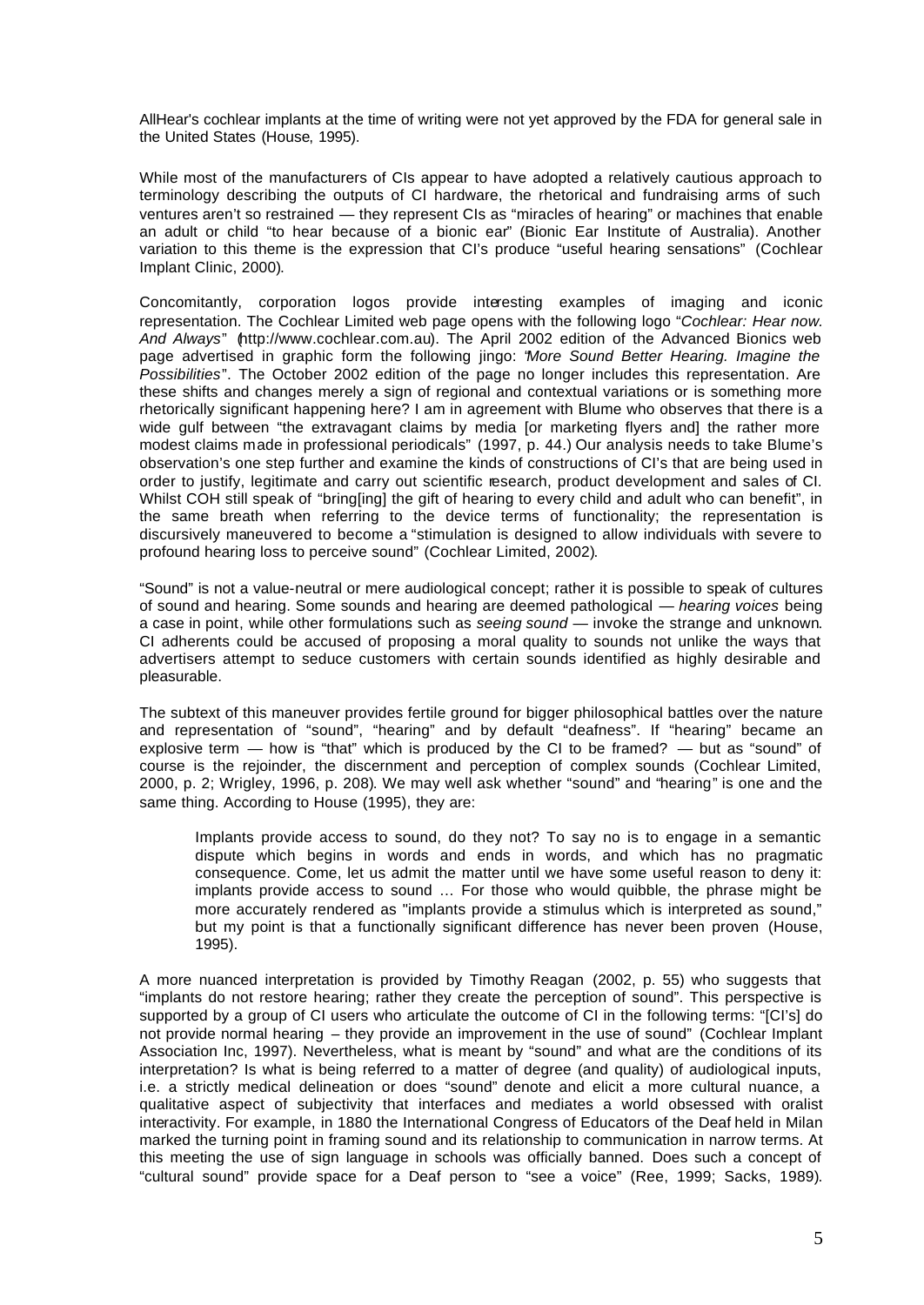Certainly biomedical perspectives have shaped and dominated this debate (actually there has not really been a debate) to the exclusion of issues raised by the Deaf community (culturalists) and have made it "safe" (at least within academic cohorts) to acknowledge the provisional dimension of CI "sound". As Arthur Boothroyd suggests,

the immediate purpose of hearing aids, tactile aids, cochlear implants, and visual aids is to enhance sensory evidence. This point cannot be emphasized strongly enough. Prosthetic assistance does not directly change the perceiver's knowledge or skills. It may do so eventually, in combination with training, maturation, and experience, but its immediate effect is at the sensory level (1991).

Similarly, Thomas Balkany acknowledges that such "hear[ing] does not approximate that of normal subjects" (cited in Cherney, 1999, p. 29). Overall, many questions remain unanswered about the benefits and efficacy of CIs suffice to say that evaluations overall report poor performance and little understanding of "sound" variability across patients. Dr Robert Shannon of the House Ear Institute in Los Angeles has the last word on this matter:

I think we are at the stage in cochlear implants at present which is analogous to getting a pair of glasses, except that, in the cochlear implants, we give everybody the same set of glasses. Although that works pretty well for some people; for others, those glasses aren't well suited for this kind of vision problem … (Shannon, 1999).

For the public the representation of the "success" of CIs is less provisional. CIs are touted as a technology of possibilities (… made real).

## *Networks of Interest*

For the CI to become viable in terms of market reach and credibility the product developers (otologists and corporations) needed and continue to need to enroll many allies to support their project. This kind necessity means that scientific work is in essence heterogeneous, having a diverse group of actors and participants who task is to "…create common understandings, to ensure reliability across domains and to gather information which retains its integrity across time, space and local contingencies" (Star & Griesemer, 1989, p. 385). These networks of interest in their connectivity enact, perform and configure ontologies of deafness and hearingness. The achievement of consensus about the merits and efficacy of CIs is necessary to make the project continually doable (especially as the target group for the device grows broader). Consensus is required amongst otologists about the reliability and design of the technology and further consensus is required about product justification, which is the necessity in the first place to "cure" deafness thereby making the enterprise a form of ethically valid work.

CI's networks of interest have moved beyond the containment of the audiological industry and developers have actively solicited the interests of a broader cross-section of society who they have deemed may 'care' about the work. I argue that this elastic and broad enrollment is the key to the rise of the hegemonic status of CI as a "cure" for deafness. Other allies to "care" are obvious: educationalists, speech therapists and the "cure" industry in general, whilst some actors such as multinational companies and governments emerged by necessity. In the case of companies, CIs are big business (more on that point later); whilst governments have been enrolled to potentially defuse concerns about cost containment and funding (Blume, 1997).

Increasingly as competition beefs up amongst the two largest CI producers, the rhetoric underpinning these networks of interest is taking on a nationalistic tone. This turn to nationalism reflects the changed context in which the discourses of science and technology are produced in a fluid market economy. As Cohen et al. points out, there is a view that

sees the purpose of scientific endeavor as the generation of national prosperity and the improvement of quality of life … publicly funded research should take its lead from industry … to ensure that its work addresses real problems, thus benefiting industry and (by extension) the country as a whole (Cohen et al., 2001, p. 146).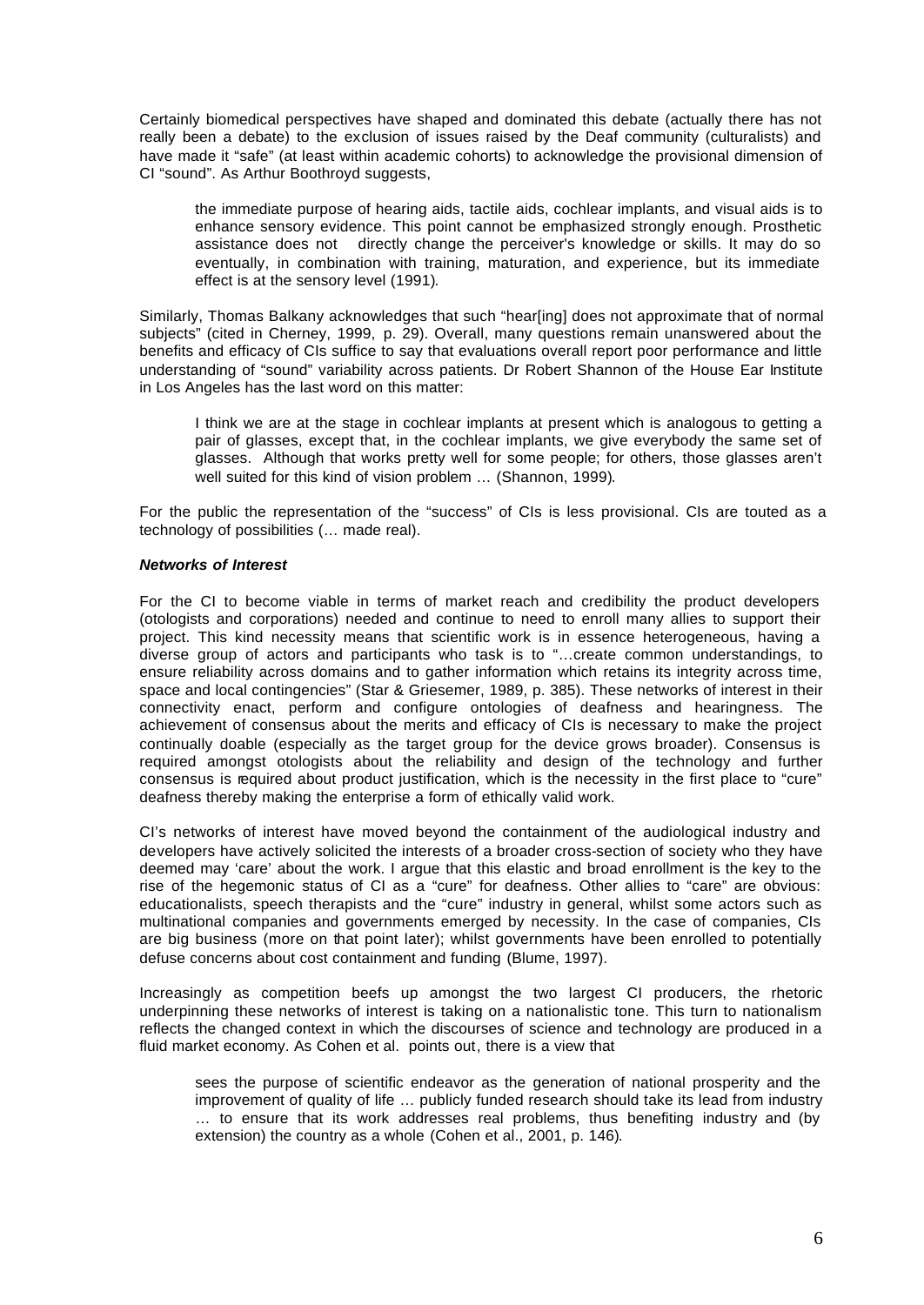Two recent news stories from 2002 support this assertion. The first relates to a report in March 2002 about a Deaf same-sex couple in the United States who used assisted conception to conceive a Deaf child (Anstey, 2002; Hays, 2002; Levy, 2002; McLellan, 2002; Spriggs, 2002; Young, 2002). The Australian press could not report this story without reference to the impact this choice [of a Deaf donor] had on the shares of Cochlear Limited should Deaf Australians dare consider this option (Griffith, 2002a; Griffith, 2002b)! CIs have become it seems integral to Australia's Gross National Product! The other story also from the U.S. (July 2002) concerned the link between the use of CI's and the risks of contracting meningitis. COH went to great lengths to distance itself from the U.S. story suggesting that consumers should buy the superior Australian product. For example, cochlear limited shares plummeted 7.5% (\$27) when to story broke only to surge five days later (to \$33.40) when its' rival, Advanced Bionics, withdrew their product. Professor Graeme Clarke in one news story was reported as saying "I am concerned that what has been a wonderful thing for so many deaf people [has been] tarnished by a company that has actually designed something incorrectly" (Infolink, 2002). Many Deaf people report a hesitancy to criticize CIs because to do so would be to criticize the work of Professor Graeme Clarke and bear the allegation of being pronounced un-Australian and therefore a defective citizen (Baker & Campbell, forthcoming).

## *"Would the real deaf stand up?": Battles over target groups*

It would not be possible given concerns about the efficacy of CI for this device to be trumped as a technological miracle had not the carriage of the CI been accompanied by trading in negative symbols of disability and deafness in particular emerging from a conceptual schema of scientific ableism. Scientific ableism is not unlike its conceptual twin scientific racism, a coital union between law, medicine and ethics which uses science to argue for the facticity of impairment as deficiency, thus distorting if not obscuring the social and cultural production of disability and the privileging of certain bodily formations. An *etic* framework of deafness assumes a life of tragedy and silence. As Robert Crouch puts it,

According to many among the hearing, the life of a deaf person is a priori an unfortunate and pitiful life, and is considered by some to be a full-scale tragedy. The hearing parents of the deaf child, themselves members of hearing society … will naturally turn to the medical community in the hope that their child's disability will be 'fixed' (Crouch, 1997, pp. 14-15).

In other words, the aim of CI's is to simulate (fabricate) "hearing" in order to facilitate the assimilation of deaf individuals into the dominant hearing world, thereby ensuring the deafened become productive (ableist) citizens and as Hughes (2000) puts it "aesthetically validated". The original target population for CIs was post-lingually deafened adults aged 18 and over -- the U.S; Food and Drug Administration (FDA) approved the first 3M/House device for adults in October 1984. However, the uptake from this group was slow. One explanation for this was that Deaf communities were not involved or consulted in the processes of product development. This is not surprising as Blume indicates that the dynamic behind techno-medicine

can be understood in terms of the articulation of [a] common interest between medical and surgical specialties on the one hand and their industrial suppliers on the other … patients are typically not seen as competent interlocutors in the innovation process (Blume, 1997, p. 32).

"Hearing" designers simply assumed that Deaf adults would have nothing to contribute to the CI prototype or understanding of deafness and would willingly accept such technological gifts with open arms. Despite vehement opposition from a large number of otologists and neurophysiologists to implantation of pre-lingually deaf children over the decade of the 1980's CI's steadily became normalized and thus accepted (Bertling, 1994; Blume, 1994; Carver, 1990; Crouch, 1997; Horn et al., 1991; Lane and Grodin, 1997). This broadening acceptance and increased target group purview does not however mean that CI candidacy is an "open affair". Candidacy is for reasons that will become clear, strictly policed.

Although the dominant rhetoric invoked by manufacturer focuses on the scientific and outstanding capacities of CIs as a therapeutic artifact, when it come to the actual usage of CIs this rhetoric "thins out" and transmogrifies into an emphasis on the burden of "success" of the technology falling squarely on the recipient. In a case study on Clint Hallam, recipient of the world's first forearm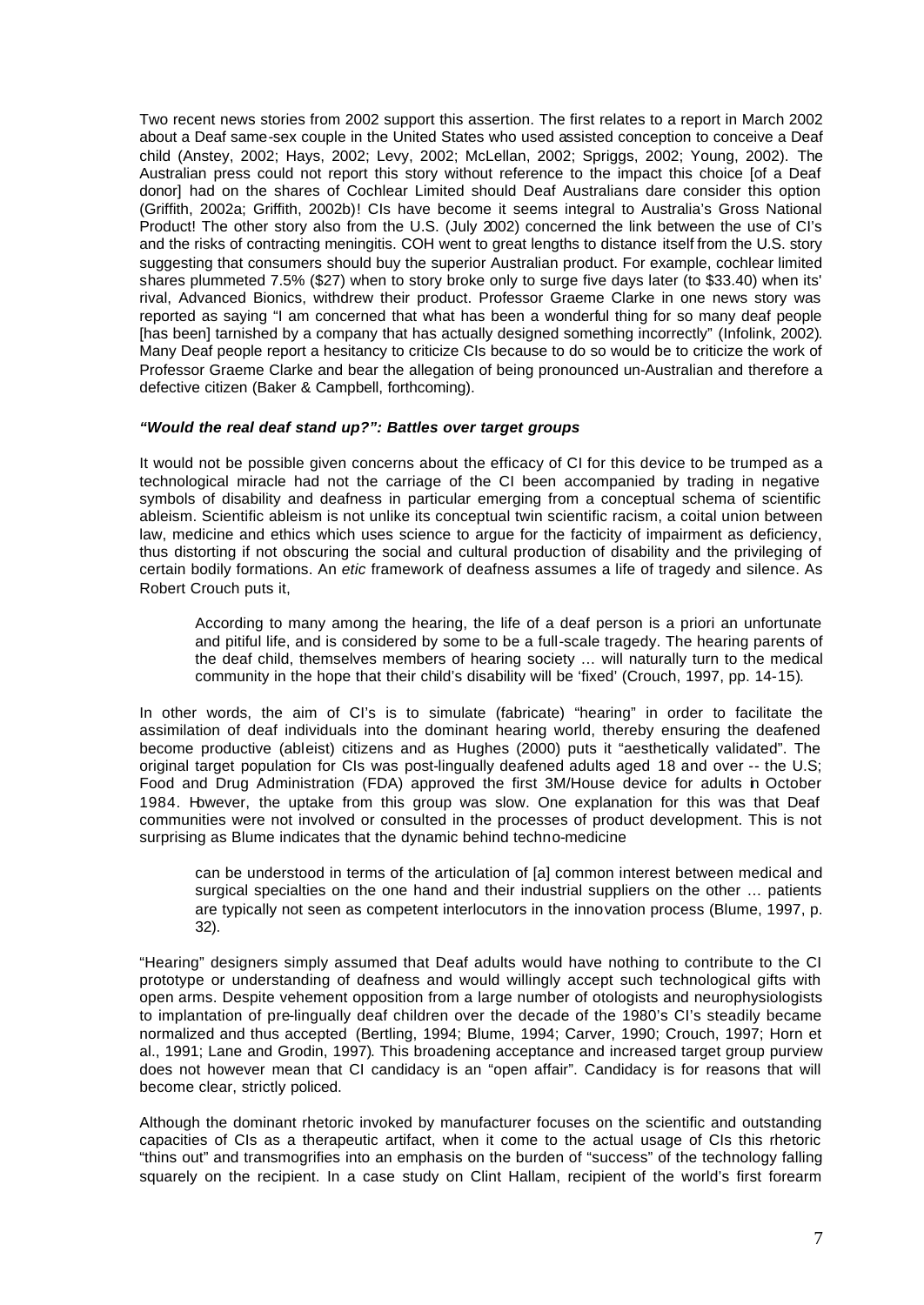transplant, Campbell (2004) argues that there is a shift in the burden of responsibility towards the patient (victim blaming) when the incorporation of such *tentative technologies*, "fails" in any way. There is a reversal of the old rhetoric of *virtuous suffering*, where the impaired person gracefully accepts their limitations towards a *compulsion of mitigation* through prosthetic correction (Campbell, 2001). Seymour confirms this view and argues that where there are "endless possibilities for bodily manipulation … If one can choose to alter one's body to reflect particular attitudes, one must accept blame for failing to act in accordance with broad social ideas about proper behavior, presentation, and practice" (Seymour, 1998, p. 183).

The CI can be squarely characterized as a technology of self, in a Foucauldian sense. Acceptance into a programme requires the candidate (and their families) to be motivated, productive and compliant with the therapeutic regime installed as part of the implantation package. As a device that morphs hearing, CI individuals are able to enact a "number of operations on their own bodies and souls, thoughts, conduct and way of being, so as to transform themselves in order to attain a certain state of happiness, purity, wisdom, perfection or immortality" (Foucault, 1997, p. 225). The promises of the CI are based on a process of continual deferment where the candidate foregoes immediate needs in exchange for the potential gains that technologies may hold out for the common good. Crouch points to the "opportunity costs" of such a process and suggests that the burden of "failure" extends beyond the CI process itself. He argues that

the child whose life is centered upon disability and the attempt to overcome it grows up in a context that continually reinforces this disability, despite his or her own best efforts to hear and to speak and despite the diligent work of the educators … These children are therefore always aware that they are outsiders, outsiders attempt to be on the inside (Crouch, 1997, p. 18).

It is not surprising then that the CI recipient's relationship with the implant can be aptly spoken in terms of a *marital merge* – not just with the artifact but with the corporation. In fact manufacturers, to instill a sense of brand loyalty amongst their customers have used this "lifetime therapy" with the corporation as a marketing tool. The branding and badging of implants has resulted in "brand wars" amongst recipients posting flames in defense of their brand in various Internet listservs. I will now move into Part two of our discussion and consider critical ontological concerns that feature as subtexts in the rhetoric of deafness and cochlear implantation.

## **Ontology Wars: Hearing vs. Deafness**

The "hearing world" in general *thinks-deafness in the audiological* and displays a limited awareness of Deaf culturalist paradigms. For some people a Deaf worldview is so foreign, so subaltern that the following statement by Karen Lloyd from the Australian Association of the Deaf may appear shocking. Lloyd states:

to us [Deaf identified people], deafness is a natural part of life, it is something that has always been there and is an integral part of who we are. It is not something we have lost or that needs to be "cured". The Deaf community has a rich cultural heritage that revolves around its language, Auslan, and Deaf people who belong to this community enjoy a fulfilling and active social and cultural life (Lloyd, 2001).

This sub-section explores the silencing of Deaf sensibility and the subject of hearingness and the creation of the productive citizen by invoking and simulating "hearing" as social capital.

#### *The silencing of Deaf Sensibility*

Like other forms of different bodies considered impaired, the life of Deaf people (because of deafness) has been considered one that is *inherently* negative — silent and pitiful. In this view deaf people are not just different but are evaluatively ranked and are considered "at least in a physiological sense, inferior to hearing people" (Reagan, 2002, p. 45). It is easy then to appreciate that for many hearing parents with a deaf child that they would unquestionably assume that hearing is *objectively preferable* to being deaf. Whilst internationally there have been flourishing Deaf subcultures for centuries, it is only recently that the Deaf community has euphemistically "come out of the closet". Dolnick in *The Atlantic* remarks: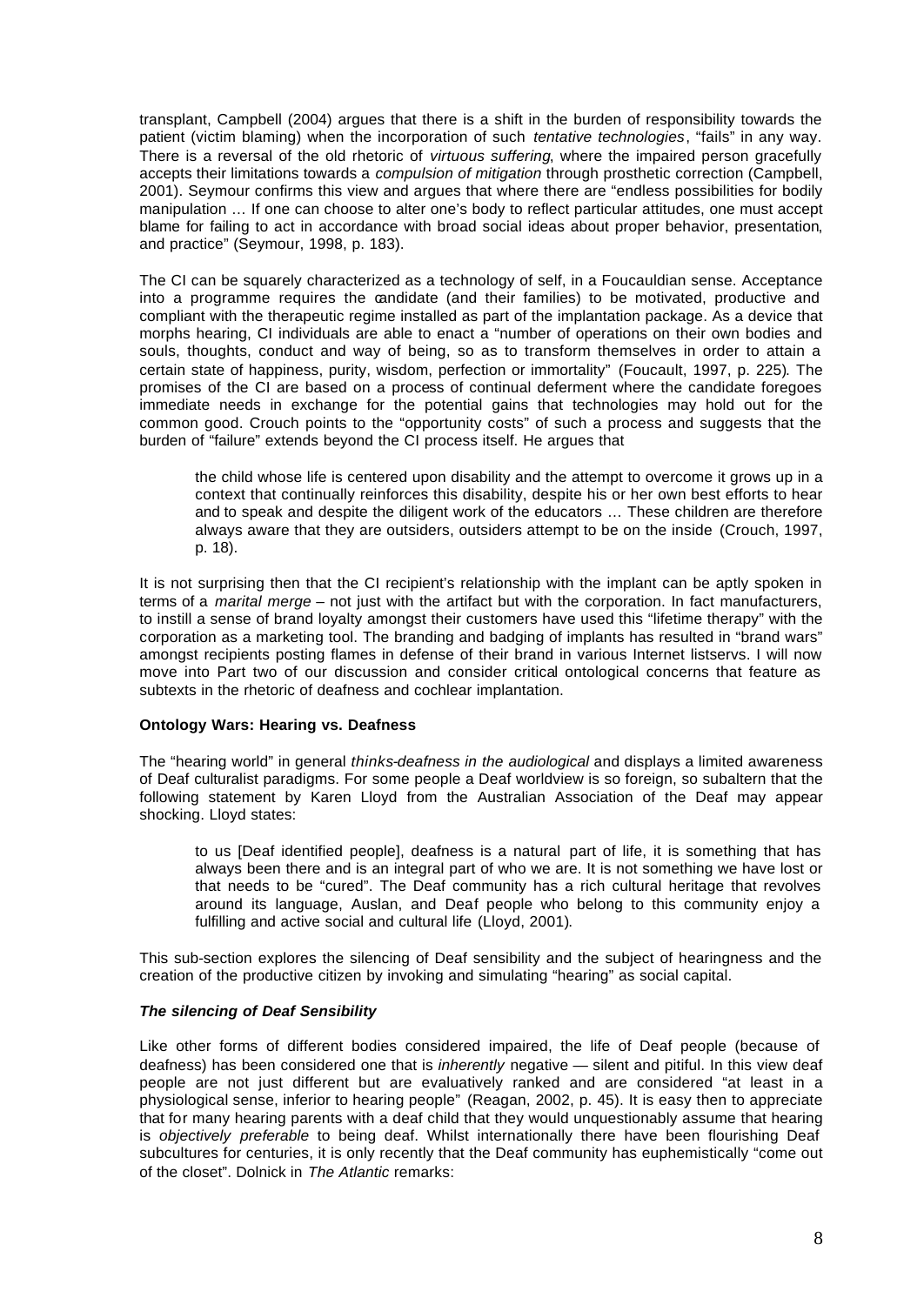Lately … the deaf community has begun to speak for itself. To the surprise and bewilderment of outsiders, its message is utterly contrary to the wisdom of centuries: deaf people, far from groaning under a heavy yoke, are not handicapped [sic] at all. Deafness is not a disability. Instead, many deaf people now proclaim, they are a subculture like any other. They are simply a linguistic minority [speaking sign language] and are no more in need of a cure than are Haitians or Hispanics (Dolnick, 1993, p. 302) .

Earlier I pointed to the highly developed networks of interest that have converged to legitimate CIs. The Deaf community's entrance into this terrain has been very late and therefore I would proffer that they have been on the "back foot" in challenging dominant perspectives. The D/deaf spectrum has been subjected to the politics of diagnostic enumeration — resulting in the placement of audiological "impairments" and identities, "like" and "unlike" in a single cluster. As Blume (1997, p. 51) has pointed out that unlike other marginalized groups, Deaf people have been required to harness allies with legitimated and privileged voices due their own lack of cultural and social capital (credibility). For the hearing (and often the hearing impaired) population — Deafness induces no social capital — Deafness is a profoundly foreign, alien land existing in the hidden backwaters of civilization (Reagan, 1995). The adoption of counter rhetoric about the cochlear implant has been through engaging articulate academics to put forward alternate viewpoints and well as the use of television documentaries (Blume, 1994; 1997; Crouch, 1997; Lane, 1992; 1997; Reagan, 1995; 2002; & Wrigley, 1996). Broader attempts have been made to showcase Deaf culture in the public domain by way of Deaf Festivals of the arts.

Overall, the response by Deaf culturalists has been to view the CI as another emergent technology that represents a cultural invasion where the dominant hearing world seeks to impose their values on a smaller minority culture. In other words, while CI may be the newest gadget — as a technology its construction is in keeping with historical genealogies of Deaf subjugation. Deaf activist Paddy Ladd described the implants in terms of "Oralism's Final Solution!" (Ladd, quoted in Blume, 1997, p. 48). Equally, strong language has been used to describe and deconstruct the technicians engaged in CI production. Invasive medical procedures have been described as a form of child abuse that has robbed the Deaf child of their priceless gift of deafness. George Montgomery accused the implants of being "cheerful headchoppers in the Sir Lancelot mould, hell bent on curing deafness and thus committing casual genocide on the deaf community and its language" (cited in Cherney, 1999, p. 28). Wrigley (1996), in rather an understated fashion (quite uncharacteristic of him I must say), summarizes the tension as a clash in *ways of being*, the exclusion of an alternative way of knowing and the meaning given to different kinds of personhood.

## *Telling about Hearing*

As with many forms of asymmetrical relations, much of the orientation of the CI/deafness debate has centered on the delimitation of deafness rather than on the deconstruction and problematization of hearing, hearingness and hearingism. Ableist epistemological foundations that assume the preferability of "hearingness" and the compulsory abolition of deafness, have an albeit unacknowledged centered location with bio-technological discourses. The inversion of this traditional, seemingly "common sense" gaze enables an exploration of what the silencing of Deaf sensibility can tell us about hearingness. It is only then that the problematization of the CI seems likely rhetorically.

In his work on the Deaf in 16th century Turkey, Mirzoeff (1995) introduces the concept of the "silent screen" to denote the processes of interactivity between hearing and deaf persons that configures ontologies. In the interaction between "hearing" people looking at deafness Mirzoeff proposes that Deaf people respond to such voyeurism by subverting or confirming the image produced. This screen/visualization becomes a fabrication, a simulation that does not necessarily bear any resemblances to Deaf subjectivity or hearing subjectivities of deaf people. The conclusion reached by Mirzoeff it that the "silent screen" is a shifting construction that requires two people to see deafness. Mirzoeff (1995: 62 - 64) also notes that in resisting appropriation of their culture, Deaf people have engaged in acts of mimicry — lampoon imagery and conceptualizations. While I agree, Mirzoeff neglects to mention is that this "silent screen" also produces the *seeing of hearing* especially for the hearing subject who can make "sense" of their sensorial difference. The literature supports this conclusion asserting that the delimitation of deafness could only be achieved within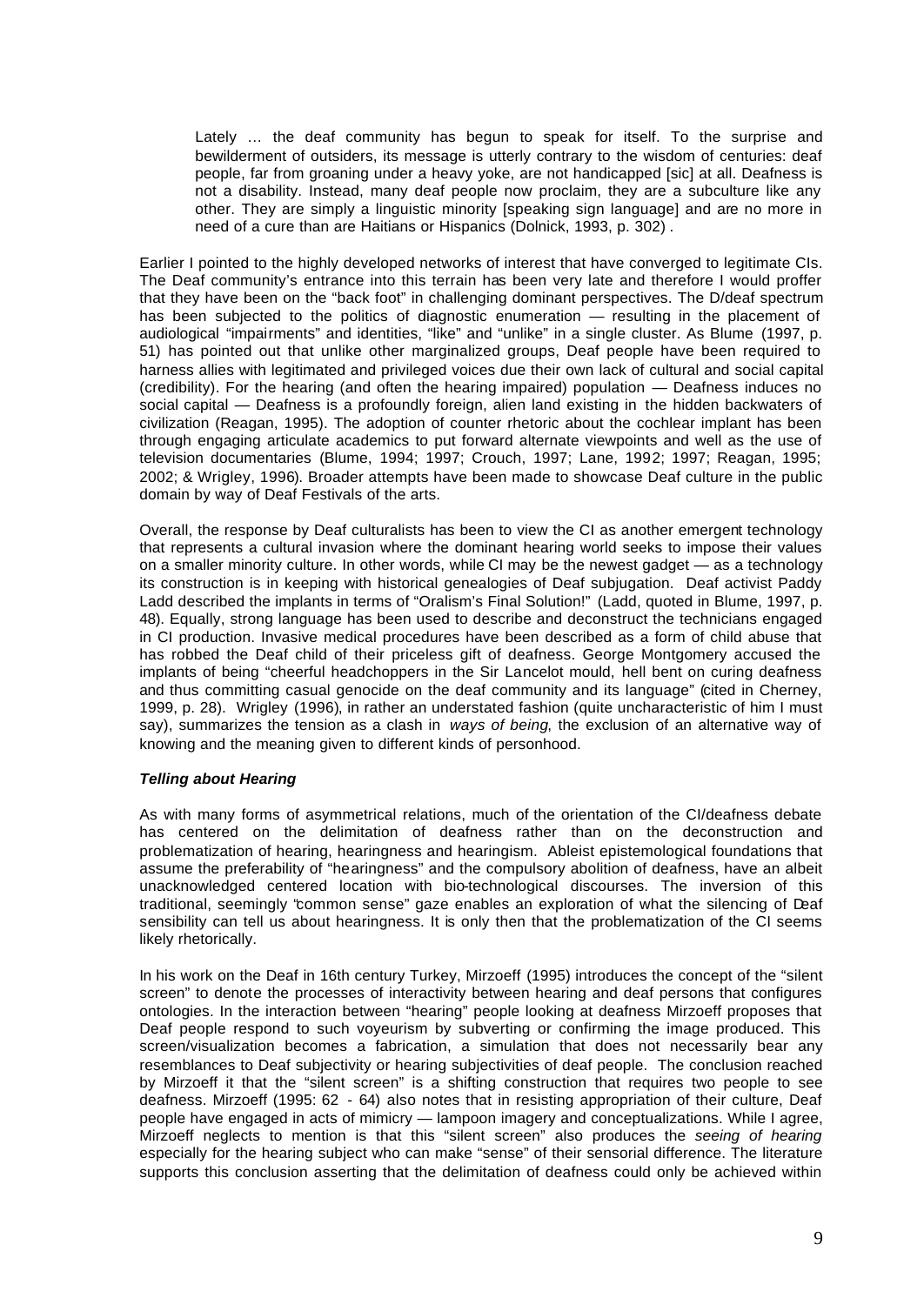the context of the development of technologies that could visualize/see hearing/sound (Hogan, 1997; Mirzoeff, 1995; Ree, 1999; Sacks, 1989; Sterne, 2001).

I wish to conclude this article with a discussion about the productive citizen. In its documentation Cochlear Limited continually stress that CI's will reduce the economic cost of supporting a deaf child as "benefits may translate into reduced educational costs and increased earnings" (Cochlear Limited, 2000: 12) and even though there has been a paucity of research undertaking a cost benefit analysis of competing options (Newell, 2000). The underlying assumption of this view is that Deaf people are somehow deficient and as adults they do not contribute to civil society and are economically unproductive. Negative ontologies of deafness (disability) make it possible to construe the lives of Deaf people in terms of burden (both economic and psychic). This is not the case. What is more worrying about this approach is that there is an implication that a proper citizen is a productive one, that the use value of personhood is conflated with restrictive notions of "productivity".

An etical view of deafness cannot be other than assimilationist geared towards "breeding the deaf out" or at the minimum pursuing the goal of making deafness acceptable (palatable). Making deafness acceptable through the use of morphing or simulative technologies enables deafness to bear some commodity/use value to hearing society (Crouch, 1997; Wrigley, 1996). The CI performs this role. No mention is made in the literature of the impact of corporeal transformations on CI users and the ways that such bodily reconfigurations maybe understood by oneself, others and the public framing of legal disability. One of the unintended consequences of the move (to use CIs) is I argue the creation of hybrids, who are destined to exist in "the twilight zone"<sup>2</sup> of the hearing and Deaf worlds. Leaving aside matters of subjectivity, such hybridity in the public realm problematizes the delimitation of legal disability. In other words, can CI users utilize disability protection laws when their impairment has been mitigated? (Campbell, 2001).

# **Conclusion**

In this article I have attempted to show that the impetus for the development of (disabled) technologies such as CI's as a case study. These developments occur within a purview of contestations over ontologies of deficiency and perfectibility. Negative ontologies of deafness that assume an ethics of compulsory correction towards hearingness, and such ontologies were harnessed rhetorically to promote the efficacy of cochlear implantation technologies as well as the nullification of oppositional discourses of Deaf culturalists. Notions of "deafness" and "hearingness", phenomenologically and audiologically, reside and are formulated in an interdependent relationship. The examination of the technical developments of the CI within this article has foregrounded many disjunctures and disagreements amongst scientists and commentators over the representation of CI technological outputs — as morphed hearing, (real) hearing, sensing or simulation. A lesson from this study is that for marginalised communities to "successfully" claim narratological and rhetorical "space," they need to enroll and engage with a broader range of networks of interest that are empathetic with culture-based arguments and have the social capital necessary to effectively transmit counter-rhetorical perspectives.

## **Endnotes**

#### **References**

Anstey, K. (2002). Are attempts to have impaired children justifiable? *Journal of Medical Ethics*, *28*(5), 286-288.

Baker, B. & Campbell, F. (forthcoming). Transgressing non-crossable borders: Disability, law, schooling, and nations. In S. Danforth & S. Gabel (Eds.) *Vital questions in disability studies and education*. New York.

Bertling, T. (1994). *A child sacrificed: To the Deaf culture*. Wilsonville, Or: Kodiak Media Group.

Blume, S. (1994). Making the Deaf hear: The cochlear implant as promise and threat'. *Medische Antrhopologie*, *6*, 108-121.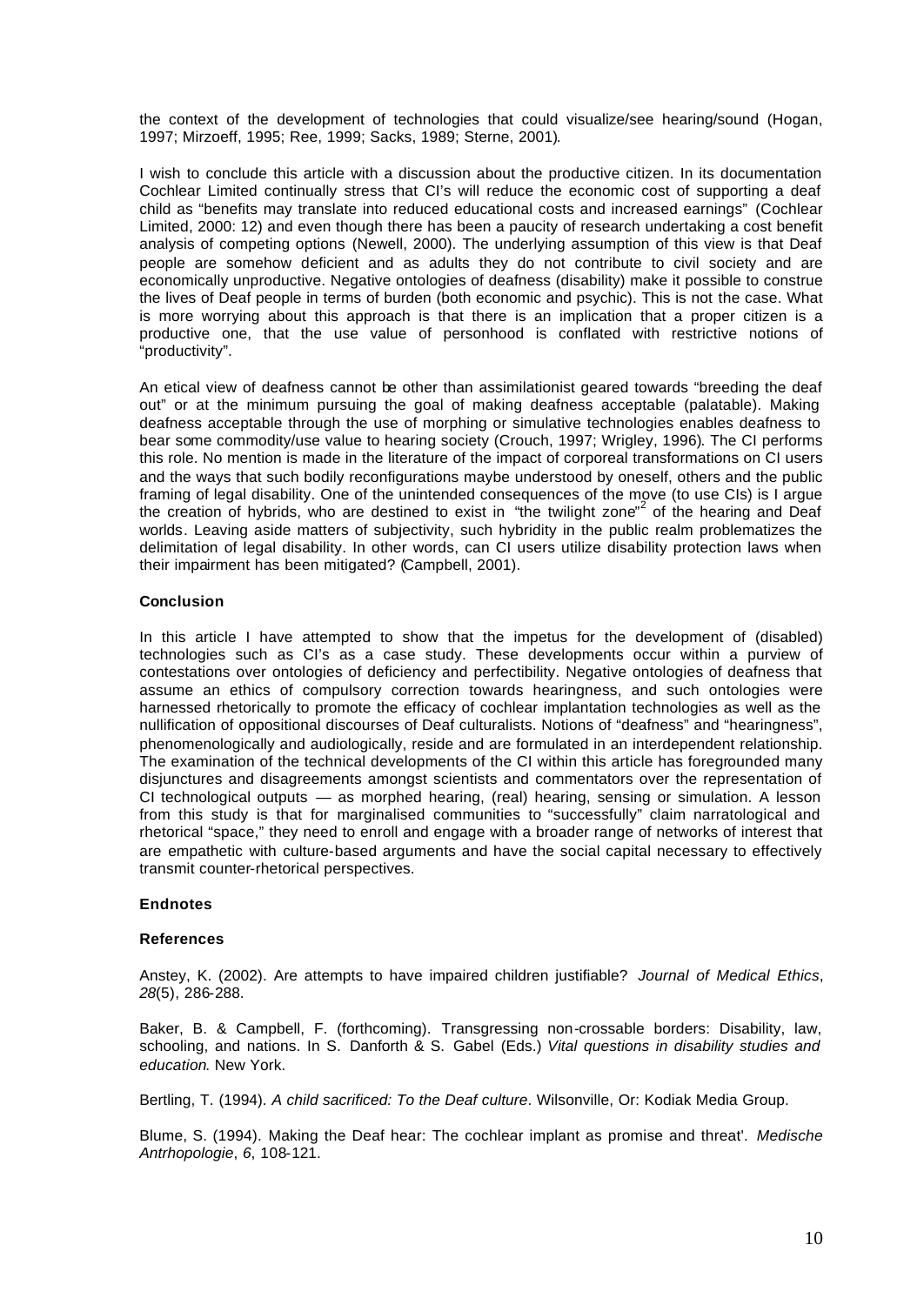Blume, S. (1997). The rhetoric and counter rhetoric of a "Bionic" Technology. *Science, Technology and Human Values*, *22*, 31-56.

Bogies, M., Baker, J., & Balkany, T. (1989). Loss of residual hearing after cochlear implantation. *Laryngoscope*, *99*, 1002- 1005.

Boothroyd, A. (1991). Assessment of speech perception capacity in profoundly Deaf children. *American Journal of Otology, Supplement*, *12*, 67-72.

Bruce, R.V. (1974). *Alexander Graham Bell, teacher of the Deaf*. Northampton, Mass,: The Clarke School for the Deaf.

Boothroyd, A. (1993). Profound deafness. In R. Tyler (Ed.), *Cochlear implants: Audiological foundations* (pp.1-33). San Diego: Singular.

Callon, M., Law, J., & Rip, A. (1986). *Mapping the dynamics of science and technology: Sociology of science in the real world*. Basingstoke, Hampshire: Macmillan

Campbell, F.A.K. (2004*)*. The case of Clint Hallam's wayward hand: Print media representations of the "unco-operative" patient. *Continuum: Journal of Media & Cultural Studies*, September, *9*(3), 447–462.

Campbell, F.A.K. (2001). Inciting legal fictions: 'Disability's date with ontology and the ableist body of the law. *Griffith Law Review, 10*(1), 42–62.

Carver, R. (1990). Cochlear implants in prelingual Deaf children: A Deaf perspective. Address presented to the Cochlear Implant Forum, Canadian Hearing Society, Toronto, March 31, 1990. Deaf World Web, retrieved from http://dww.deafworldweb.org/pub/c/rjc/cicarver.html.

Cherney, J. (1999). Deaf culture and the cochlear implant debate: Cyborg politics and the identity of people with disabilities. *Argumentation and Advocacy*, *36* (Summer), 22-34.

Clark, G. (1987). *The University of Melbourne-nucleus multi-electrode cochlear implant*. New York: Karger.

Clark, G., & Tong, Y. (2000). *History of the University of Melbourne/Cochlear Limited cochlear implant*. The Bionic Ear Institute. Retrieved from http://www.medoto.unimelb.edu.au/info/history3.htm.

Clark, G. (2000). *Sounds from silence: Graeme Clark and the bionic ear story*. Sydney: Allen & Unwin.

Clarke, A., & Fujimura, J.H. (1992). *The right tools for the job: At work in twentieth-century life sciences*. Princeton, N.J.: Princeton University Press.

Clifton, J. (1968). *Introduction to cultural anthropology*. New York: Houghton Mifflin.

Cochlear Implant Association Inc. (1997). *What is a cochlear implant?* Cochlear Implant Association Inc, Washington DC. Retrieved from http://www.cici.org/english/whatis.htm.

Cochlear Implant Clinic. (2000). *What is a cochlear Implant?* Melbourne: The Bionic Ear Institute.

Cochlear Limited. (2000). *Annual Report 1999/2000: Executive Summary*. Cochlear Limited.

Cochlear Limited. (2002). *What is a Cochlear Implant?* Retrieved from http://www.cochlear.com.au/NewToCochlear/161.asp.

Cohen, L., McAuley, J., & Duberley, J. (2001). Continuity in Discontinuity: Changing Discourses of Science in a Market Economy. *Science, Technology & Human Values*, *26*, pp. 145-166.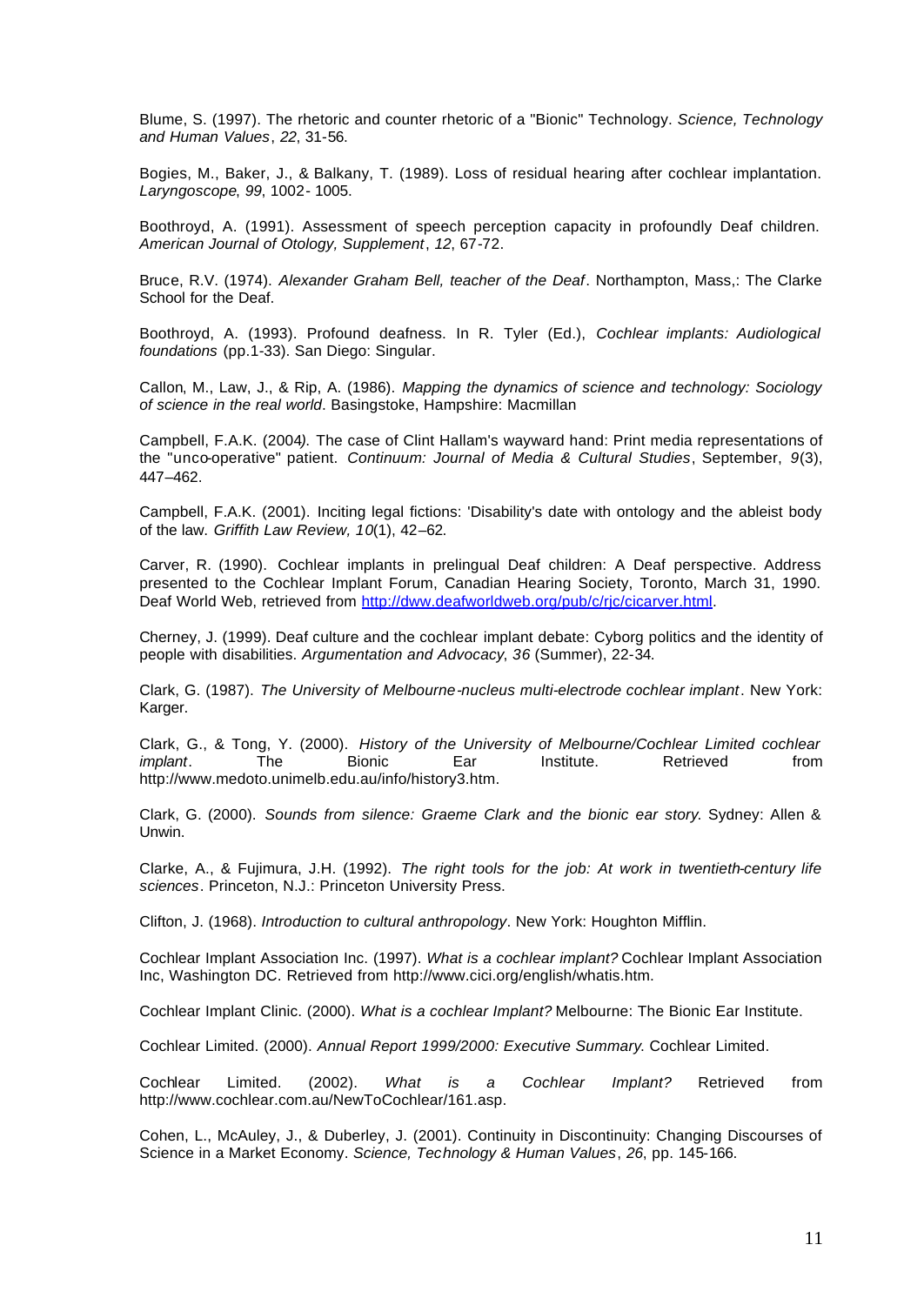Cooperative Research Centre for Cochlear Implant and Hearing Aid Innovation. (2001). *Centre Mission*. Retrieved from http://www.medoto.unimelb.edu.au/crc/.

Crouch, R. (1997) Letting the Deaf be deaf: Reconsidering the use of cochlear implants in prelingually Deaf children. *Hastings Center Report*, *27*, pp. 14-21.

Djourno, A. & Eyries, C. (1957). Prostheses auditive par exicitation electrique a distance du nerf sensorial a l'aide d'un bobinage inclus a demeure. *Presse Medicule*, *65*, 63.

Dolnick, E. (1993). Deafness as culture. *The Atlantic*, 37-53.

Eddington, D. & Pierschalla, M. (1994). Cochlear implants restoring hearing to the Deaf. *'On the Brain': The Harvard Mahoney Neuroscience Institute Newsletter*, *3*.

Epstein, J. (1989). *The story of the bionic ear*. South Yarra, Vic.: Hyland House.

Foucault, M. (1997). Technologies of the Self. In P. Rabinow (Ed.), *Ethics: Subjectivity and truth* (pp.223-251). *Essential works of Michel Foucault, 1954-1984*, vol. 1. London: Allen Lane/The Penguin Press.

Freire, P. (1970). *Pedagogy of the oppressed*. Middlesex: Penguin Education.

Fujimura, J.H. (1996). *Crafting science: A sociohistory of the quest for the genetics of cancer*. Cambridge, MA.: Harvard University Press.

Griffith, C. (2002a). Hearing the evil. *The Courier Mail* (Brisbane), 6th April.

Griffith, C. (2002b). Lesbians admit plan to create a Deaf child. *The Courier Mail* (Brisbane).

Hays, C. (2002). A tale of three mothers. *Women's Quarterly*, (Spring), 2. Hesslow, G. (1993). Do we need a concept of disease? *Theoretical Medicine*, *14*, 1-14.

Hofmann, B. (2001). The technological invention of disease. *Journal of Medical Ethics: Medical Humanities*, 27, 10-19.

Hogan, A. (1997). Issues impacting on the governance of deafened adults. *Disability & Society*, 12, 789-801.

Horn, R., Nozza, R., & Dolitsky, J. (1991). Audiological and medical considerations for children with cochlear implants. *American Annals of the Deaf*, *136*, 82-86.

House, William. (1995). *Cochlear implants: my perspective*. AllHear Inc. Retrieved from http://www.serve.com/AllHear/monographs/m-95-htm.html.

Hughes, B. (2000). Medicine and the aesthetic invalidation of disabled people. *Disability & Society*, *15*(4), 555-568.

Infolink. (2002). Bionic ear inventor vouches for Australian product. *Dialinfolinkmanufacturing (Reed Business Information)*. Retrieved from http://www.dialinfolink.com.au/articles/63/0c00f763.asp.

Lane, H. (1992). *The mask of benevolence: Disabling the Deaf community*. New York: Alfred Knopf.

Lane, H. & Grodin, M. (1997). Ethical issues in cochlear implant surgery: An exploration into disease, disability, and the best interests of the child. *Kennedy Institute of Ethics Journal*, *7*, 231- 251.

Lane, H., Hoffmeister, R., & Bahan, B. (1996) *A Journey into the DEAF-WORLD*. San Diego: DawnSign Press.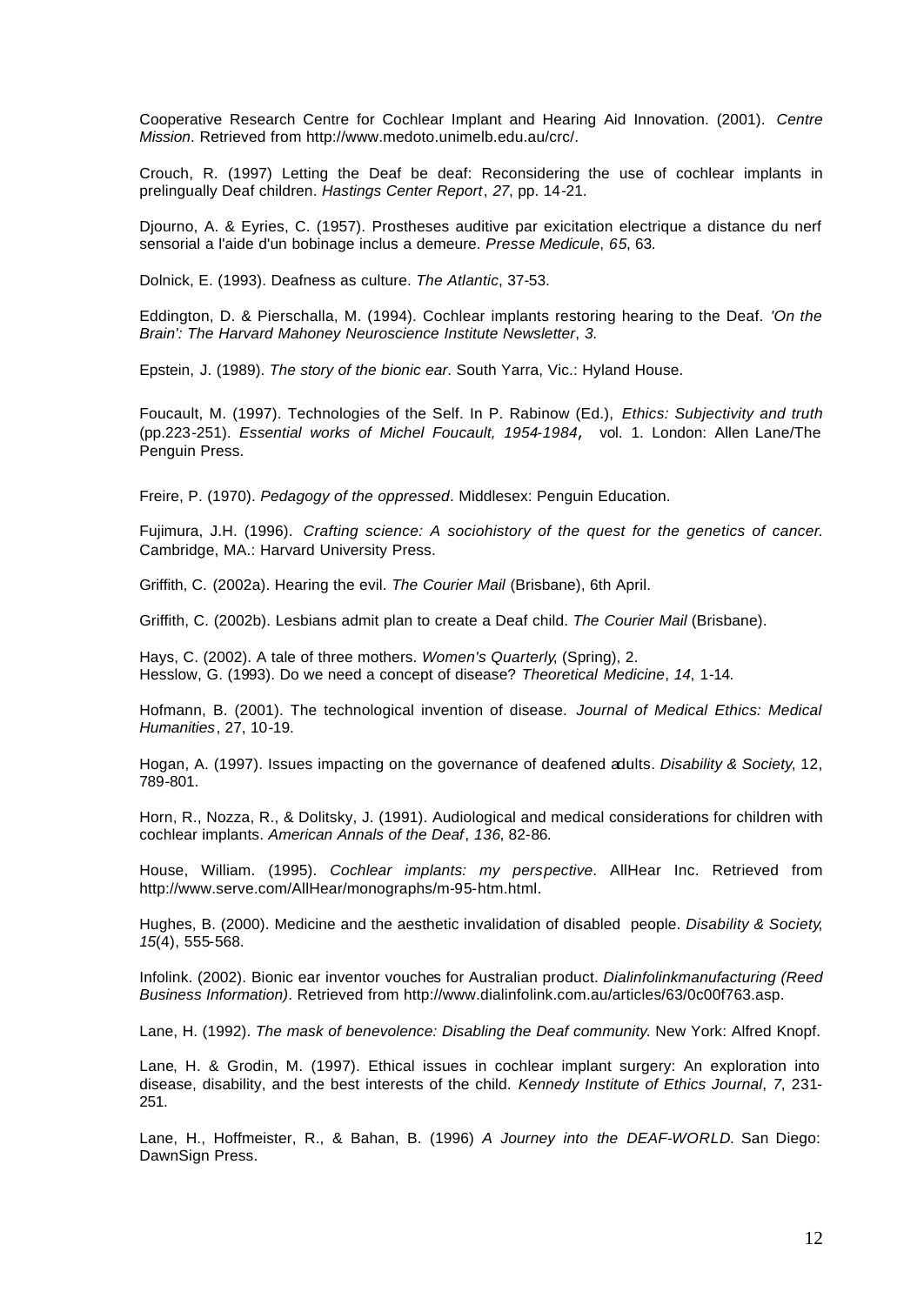Levy, N. (2002). Deafness, culture, and choice. *Journal of Medical Ethics*, 28, 284-285.

Lloyd, K. (2001). Cochlear implants — the AAD View. *Vicdeaf News,* Victoria (Australia), October. Retrieved from http://www.aad.org.au

Mackay, James. A. (1997). *Alexander Graham Bell: A life*. New York: J. Wiley. McLellan, F. (2002). Controversy over deliberate conception of Deaf child. *The Lancet*, *359*, 1315.

Mirzoeff, N. (1995). Framed: The Deaf in the harem. In J. Terry & J. Urla (Eds.) *Deviant Bodies: Critical Perspectives in Science and Popular Culture* (pp.49-77). Bloomington: Indiana: Indiana University Press.

Newell, C. (2000). Access to opportunity or oppression? An Australian policy analysis of the ethics of the cochlear implant. *Interaction*, *13*(3), 16-23.

Pinch, T. & Bijker, W. (1987). The social construction of facts and artifacts: Or how the sociology of science and the sociology of technology might benefit each other. In W. Bijker, T. Hughes, & T. Pinch, T. (Eds.), *The social construction of technological systems* (pp. 17-50). Cambridge, MA: MIT Press.

Reagan, T. (1995). A sociocultural understanding of Deafness: American sign language and the culture of Deaf people. *International Journal of Intercultural Relations*, *19*, 239-251.

Reagan, T. (2002). Toward an "archaeology of Deafness": Etic and emic constructions of identity in conflict. *Journal of Language, Identity, and Education, 1*, 46-66.

Ree, J. (1999). *I see a voice: Deafness, language and the senses: A philosophical history*. New York: Metropolitan Books.

Sacks, O.W. (1989). *Seeing voices: A journey into the land of the Deaf*. Berkeley: University of California Press.

Seymour, W. (1998). *Remaking the body: Rehabilitation and change*. Sydney: Allen and Unwin.

Shannon, R. (1999). *Keynote speech at the Cochlear Implant Conference Institute, Manhattan Beach*. Cochlear Implant Association. Retrieved from http://www.cici.org/docs/Shannon.pdf.

Solomon, A. (1994). Defiantly Deaf. *The New York Times,* August 28, 1994, alternative url: http://dww.deafworldweb.org/pub/d/nytimes.html.

Spriggs, M. (2002). Lesbian couple create a child who is Deaf like them. *Journal of Medical Ethics*, *28*, 283.

Star, S.L. & Griesmer, J. (1989). Institutional ecology, "translations" and boundary objects: Amateurs and professionals in Berkeley's Museum of Vertebrate Zoology, 1907-39. *Social Studies of Science*, *19*, 387-420.

Sterne, J. (2001). A machine to hear for them: On the very possibility of sound's reproduction. *Cultural Studies*, 15, 259-294.

Wrigley, O. (1996). *The politics of Deafness*. Washington D.C: Gallaudet University Press.

Young, C. (2002). Sound judgment: Does curing deafness really mean genocide? *Reason*, *33*, 20- 21.

# **Figure 1: Multidirectional View of the Development of Morphed Hearing Implants**

Description:

| $\sim$ $-$<br>. .<br>◡<br>ັບບ |
|-------------------------------|
| --<br>-----<br>װ<br>าบเทค     |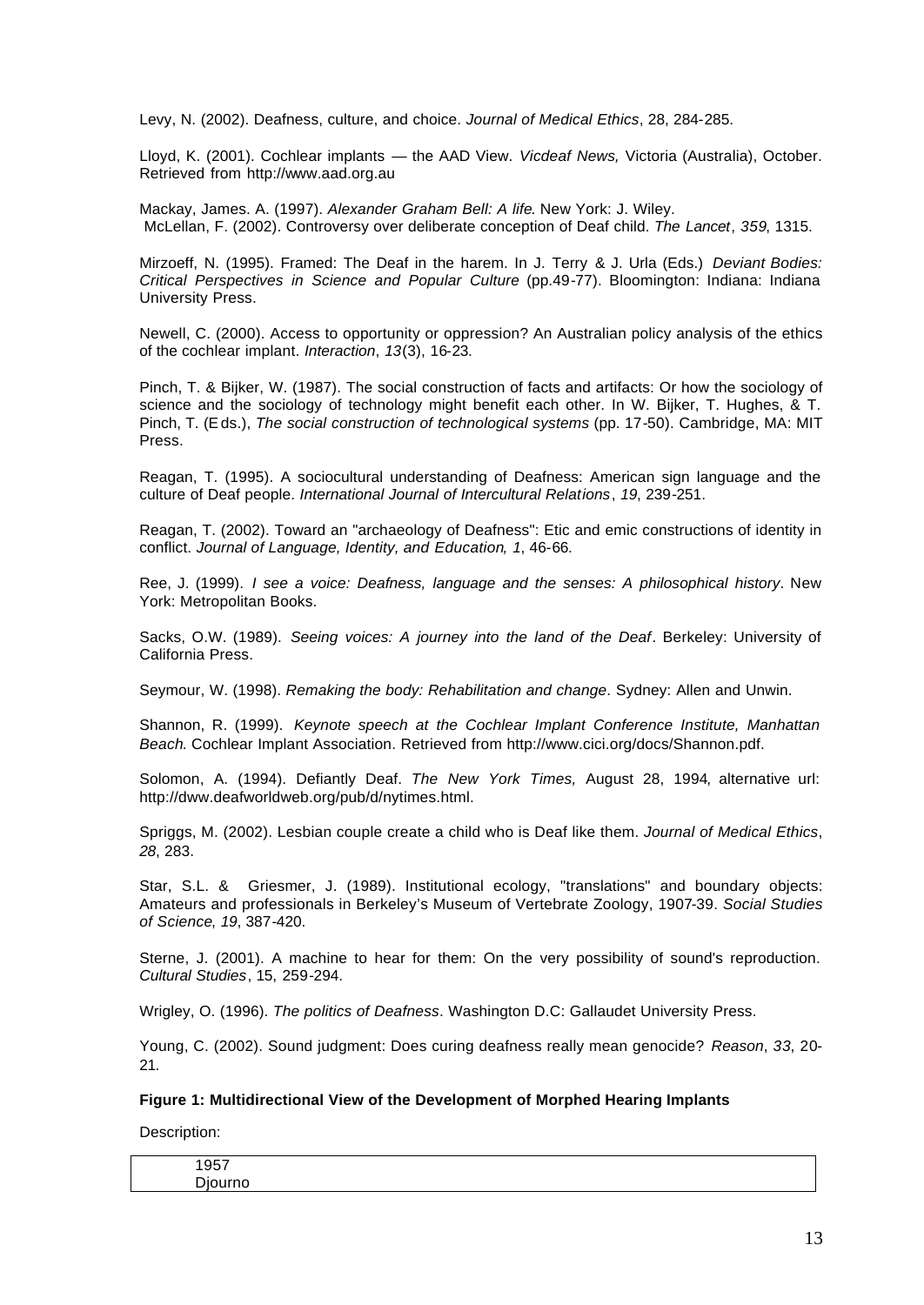

Source: designed by author.

# **Figure 2: The Internal Component of the Cochlear Implant**

Source: http://www.bionicear.org/mhg/cicaboutcochlearimplants.html

Description of Figure 2:

The internal parts of the cochlear implant are depicted. They are the receiver-stimulator, plate electrode, magnet, antenna, 22-electrode array, and ball electrode. All of the parts shown in the Figure are placed under the patient's skin behind the ear during the implant operation. The implant package (or receiver-stimulator) contains the circuits that send electrical pulses into the ear. Attached to the package are tiny wires that join to electrodes. The implant package also contains an antenna that receives radio-frequency signal from the external coil. The 22-electrode array is inserted into the shell-like structure in the inner ear known as the cochlea. The ball electrode is placed under a muscle near the ear. There is also a plate electrode on the outside of the receiver stimulator package. The other parts of the implant system are worn externally.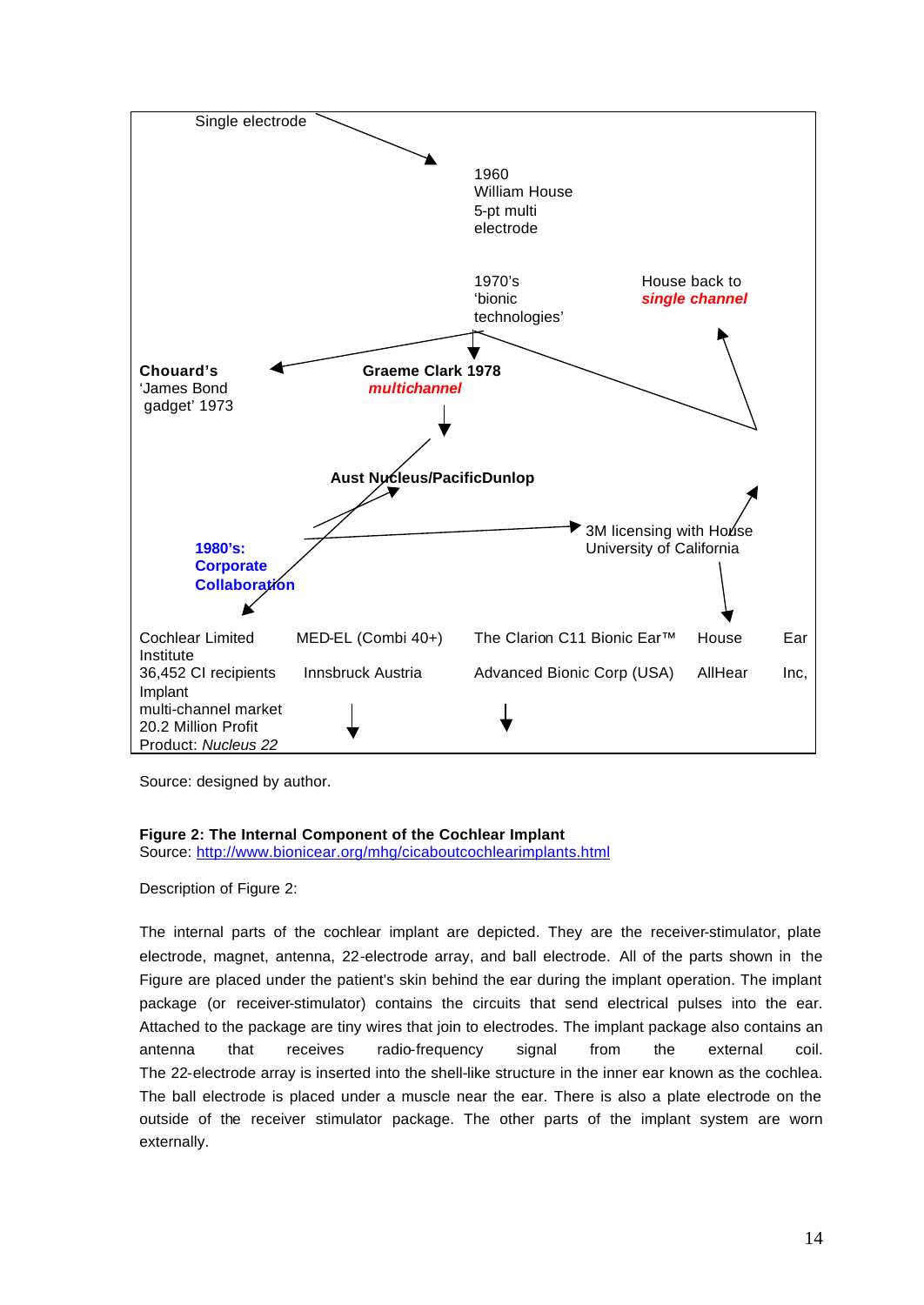

(PERMISSION TO REPRODUCE GRANTED)